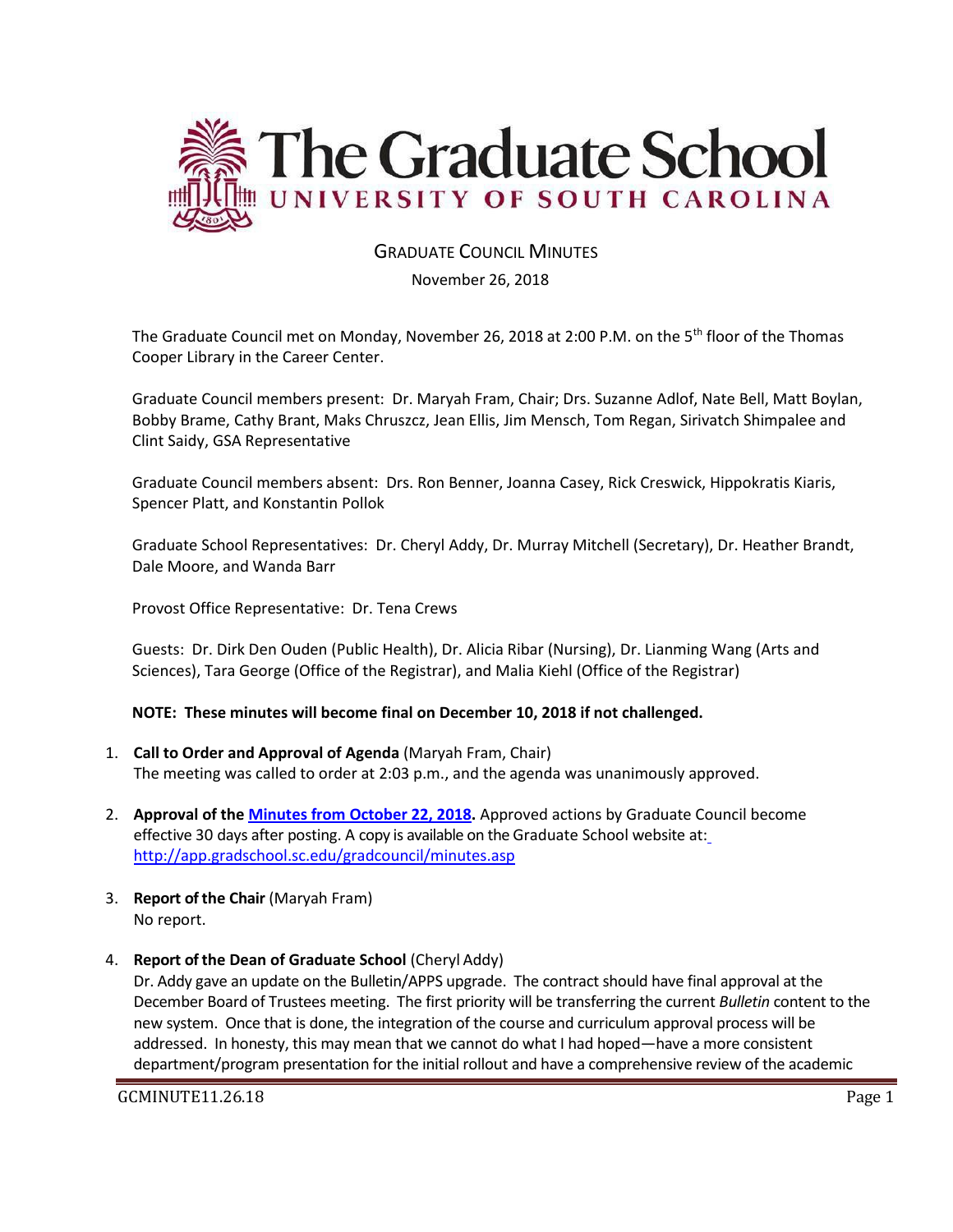regulations and degree requirement sections of the current *Graduate Bulletin*.

Dr. Addy has been participating in ongoing discussions about how to manage campus closures with respect to drop/add and withdrawal date modifications. More information will be provided as it becomes available. Some discussion followed with a request to consider how other deadlines might also be impacted by campus closures.

# 5. **Report of the Secretary of the Graduate Council** (Murray Mitchell)

Dr. Mitchell offered a few reminders that he hopes the members will share with the graduate faculty in their respective programs. If you don't do this already, you might take a look at the email that comes with the minutes of each of our Graduate Council meetings. In the email, there is a relatively brief synopsis of key items from the meeting. There may be other items covered that are particularly relevant to the faculty in your program. I will encourage you to share what was covered with not only your chair, but, with the rest of the faculty in your program, if not in your department and/or College as appropriate for you. This is an important dissemination point of getting relevant information to the graduate faculty across the university. It is just one additional facet of your service—beyond simply attending and participating in the meetings.

Next, please prompt your colleagues to be sure to submit grades for this (and every) semester. There are occasions when students plead for some sort of exception. There are ways to provide relief, but, NONE of them mean not submitting a grade. Either a student is assigned the grade earned by the end of the semester, or, for documented reasons beyond their control, submitting a time-bound grade of incomplete with clear guidelines for what must be done by when is the next best choice.

Programs of Study (POS) have been one of those key documents that has been inconsistently submitted in a timely fashion (within the first few semesters of study). I have students about to graduate for whom we have no POS on file. In the event that a student has not met your published degree requirements, this means they may not graduate. When family are coming from all over the world to celebrate this accomplishment, it is difficult to tell someone they aren't done yet. It is a preventable issue.

Next, for students writing a thesis or dissertation, please have them submit a version of their document for format approval, early in the process. Most helpful would be to have students submit to their committee for proposal approval, a version of the document that can be submitted for a format check. Once the format is approved, the student can focus on the substantive content of their work, without being delayed by format issues. Given tight timelines at the end of semesters, when final documents are submitted, my commitment is to students who have met deadlines to get all of their paperwork processed so that they can meet graduation requirements. Students who have not met the format check deadline are not eligible for other extensions.

Now one shameless plug for mentoring graduate students. The Center for Teaching Excellence sponsors a number of "Communities of Practice" which are designed to be opportunities for interested colleagues to explore an area of significance with others who share that curiosity. Mentoring is one such area that when done well, yields academic success and perseverance to degree completion for students, and increases in faculty productivity for mentors. When done poorly, students become disenchanted and faculty are frustrated. So, what factors make a difference? A Community of Practice is a place where those interested may pursue feedback on challenges, share success stories for others to benefit, possibly explore other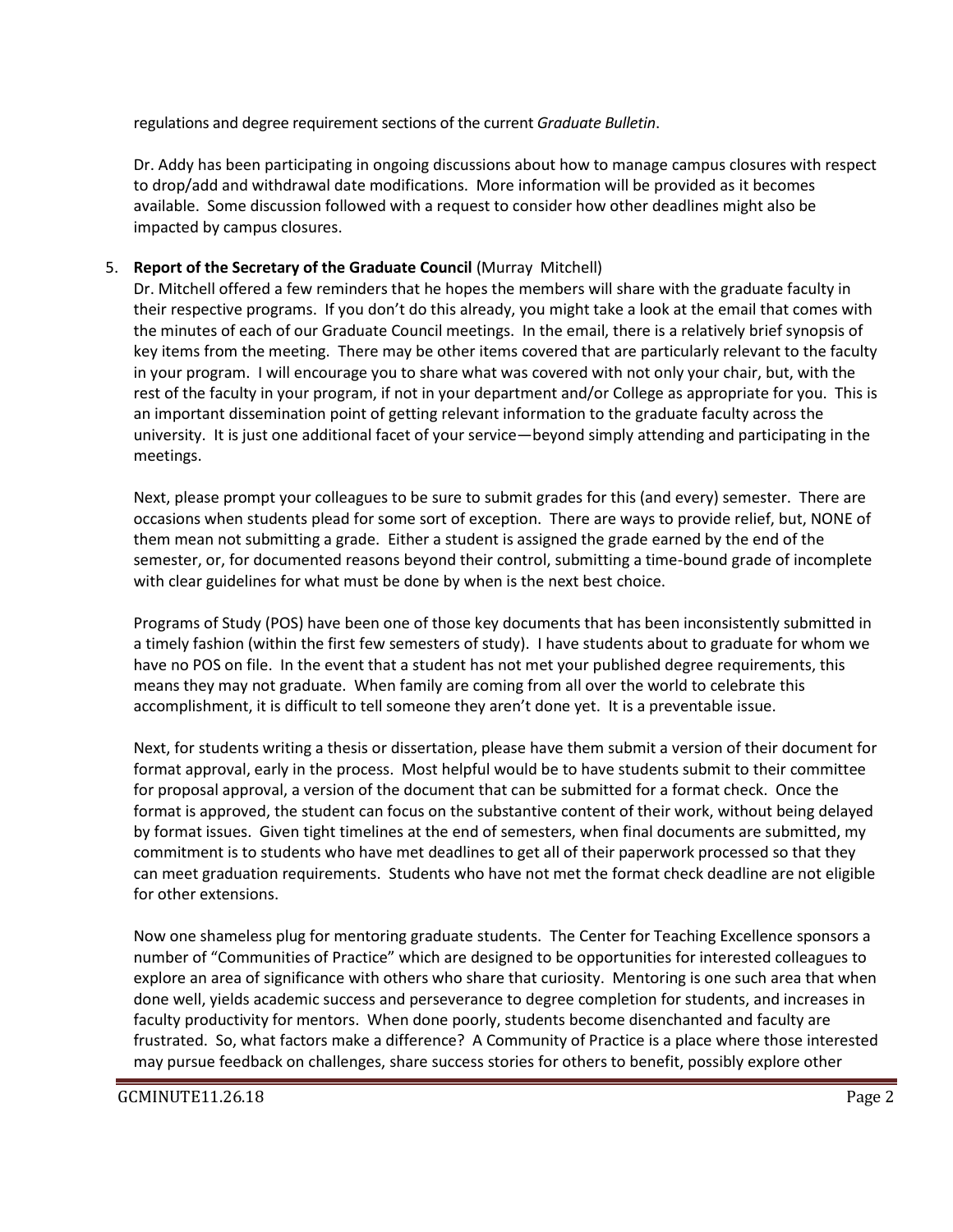opportunities to share insights, or to access other resources. I am hoping to cultivate some interest in how such a group might meet (face-to-face, virtually, or otherwise), and what direction such a group might explore. Any who might be interested are invited to contact me via email at [mmitchel@mailbox.sc.edu,](mailto:mmitchel@mailbox.sc.edu) and please use MGS-CoP in the subject line sot that I can find your correspondence.

### 6. **Report on Professional Development** (Heather Brandt)

Dr. Brandt reported that the they have completed data collection for the fall CGS/PhD Alumni survey that they did. She will have a handout for the December Graduate Council meeting that will detail results.

Two programs remain for the fall semester for Professional Development this fall:

- "Shut Up and Write", Friday, November 30<sup>th</sup>, with the Writing Center, is almost full but still has a few seats left
- Webinar on "Professional Journeys with Graduate Alumni", December 7<sup>th</sup>

She and Wright Culpepper have been working with Jean Ellis, the new chair of the Fellowships and Scholarships Committee, on scholarly initiatives. They should have an update at the next Graduate Council meeting.

- 7. **Report of the Graduate Student Association Representative** (Clint Saidy) No report.
- 8. **Report of the Academic Policy and Practices Committee** (Tom Regan) No report.
- 9. **Report of the 500/600 Level Courses, Distributed Learning and Special Topics Courses** (Murray Mitchell)

This report is presented to Council for informational purposes only; no action is necessary.

#### **500/600 Level Courses**

**ANTH 512** (3) Gender Issues in China (New Course Proposal: Spring 2019) **BIOL 543** (3) Comparative Physiology (Course Change Proposal: Fall 2019) **BMEN 547** (3) Immunoengineering (New Course Proposal: Spring 2019) **BMEN 565** (3) Advanced Biomechanics (New Course Proposal: Spring 2019) **CHEM 550** (3) Biochemistry (Course Change Proposal: Fall 2019) **CSCE 551** (3) Theory of Computation (Course Change Proposal: Fall 2019) **CSCE 557** (3) Introduction to Cryptography (Course Change Proposal: Fall 2019) **CSCE 561** (3) Numerical Analysis (Course Change Proposal: Fall 2019) **CSCE 594** (3) Strategic Management of Information Systems (New Course Proposal: Fall 2019) **ECHE 550** (3) Chemical-Process Dynamics and Control (Course Change Proposal: Fall 2019) **ELCT 510** (3) Photovoltaic Materials and Devices (Course Change Proposal: Fall 2019) **EMCH 509** (3) Computer-Aided Manufacturing (Course Change Proposal: Fall 2019) **ENVR 538** (3) Global Food Politics (New Course Proposal: Spring 2019) **EXSC 535** (3) Biomechanics of Human Movement (Course Change Proposal: Fall 2019)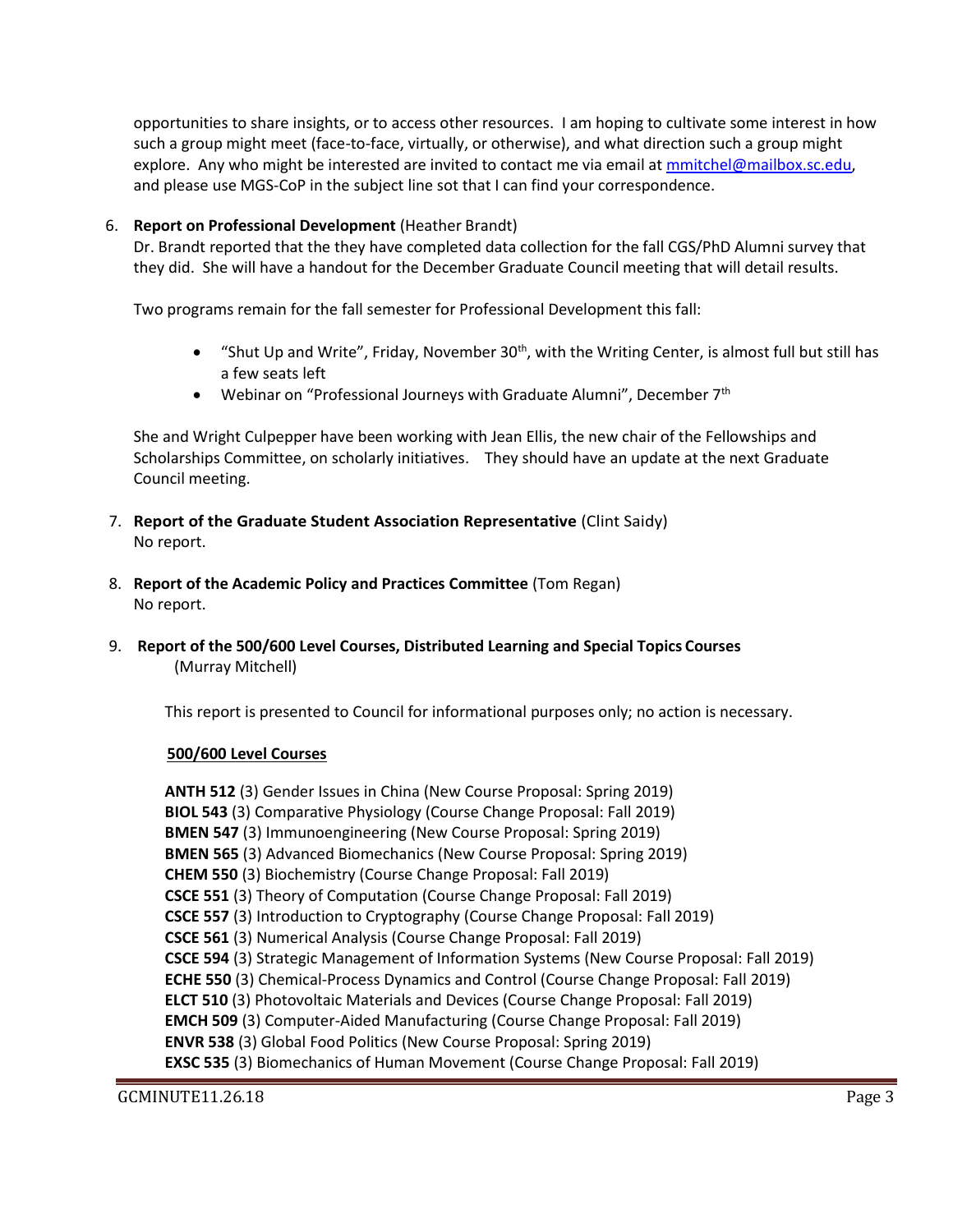GCMINUTE11.26.18 Page 4 **FORL 598** (3) Special Topics in Global Film and Media (Carolina Core Modification Fall 2019) **GEOG 538** (3) Global Food Politics (New Course Proposal: Spring 2019) **GEOG 569** (3) International Development and the Environment (Course Change Proposal: Fall 2019) **GEOG 581** (3) Globalization and Cultural Questions (Carolina Core Modification Fall 2019) **GEOG 595** (1-6) Internship in Geography (Course Change Proposal: Fall 2019) **GEOL 500** (4-6) Field Geology (Course Change Proposal: Fall 2019) **HRTM 518** (3) Training and Development in the Hospitality Industry (Course Change Proposal: Fall 2019) **HRTM 550** (3) Theme Park and Attractions Management (New Course Proposal: Spring 2019) **HSPM 510** (3) Comparative Health Systems and Health System Efficiency, Effectiveness, Sustainability and Equity (New Course Proposal: Spring 2019) **IBUS 521** (3) Business Anthropology (Course Change Proposal: Fall 2019) **JOUR 595** (3) Domestic Study Away in Journalism and Mass Communications (New Course Proposal: Spring 2019) **JOUR 596** (3) Study Abroad in Journalism and Mass Communications (New Course Proposal: Spring 2019) **MGSC 594** (3) Strategic Management of Information Systems (Course Change Proposal: Fall 2019) **MUED 533** (2) Methods for String Instruction I (Course Change Proposal: Fall 2019) **MUED 551** (2) The Middle School Band (Course Change Proposal: Fall 2019) **MUED 568** (2) Organization and Administration of Music Programs (Course Change Proposal: Fall 2019) **MUSC 570** (2) Italian and Latin Diction (New Course Proposal: Spring 2019) **MUSC 578** (2) German and English Diction (Course Change Proposal: Fall 2019) **MUSC 579** (2) Italian and Latin Diction (New Course Proposal: Spring 2019) **PHIL 501** (3) British Empiricism (Course Change Proposal: Fall 2019) **PHIL 502** (3) Continental Rationalism (Course Change Proposal: Fall 2019) **PHIL 503** (3) Analytic Philosophy (Course Change Proposal: Fall 2019) **PHIL 504** (3) Phenomenology and Existentialism (Course Change Proposal: Fall 2019) **PHIL 505** (3) Plato (Course Change Proposal: Fall 2019) **PHIL 506** (3) Aristotle (Course Change Proposal: Fall 2019) **PHIL 507** (3) Medieval Philosophy (Course Change Proposal: Fall 2019) **PHIL 508** (3) Hume (Course Change Proposal: Fall 2019) **PHIL 509** (3) Kant (Course Change Proposal: Fall 2019) **PHIL 510** (3) Theory of Knowledge (Course Change Proposal: Fall 2019) **PHIL 511** (3) Symbolic Logic (Course Change Proposal: Fall 2019) **PHIL 512** (3) Philosophy of Science (Course Change Proposal: Fall 2019) **PHIL 513** (3) Philosophy of History (Course Change Proposal: Fall 2019) **PHIL 514** (3) Ethical Theory (Course Change Proposal: Fall 2019) **PHIL 515** (3) Philosophy of Religion (Course Change Proposal: Fall 2019) **PHIL 516** (3) Advanced Aesthetics (Course Change Proposal: Fall 2019) **PHIL 517** (3) Philosophy of Language (Course Change Proposal: Fall 2019) **PHIL 518** (3) Philosophy of the Social Sciences (Course Change Proposal: Fall 2019) **PHIL 519** (3) Metaphysics (Course Change Proposal: Fall 2019) **PHIL 520** (3) Philosophy of Mind (Course Change Proposal: Fall 2019) **PHIL 521** (3) Mathematical Logic (Course Change Proposal: Fall 2019) **PHIL 522** (3) Introduction to Semantics (Course Change Proposal: Fall 2019)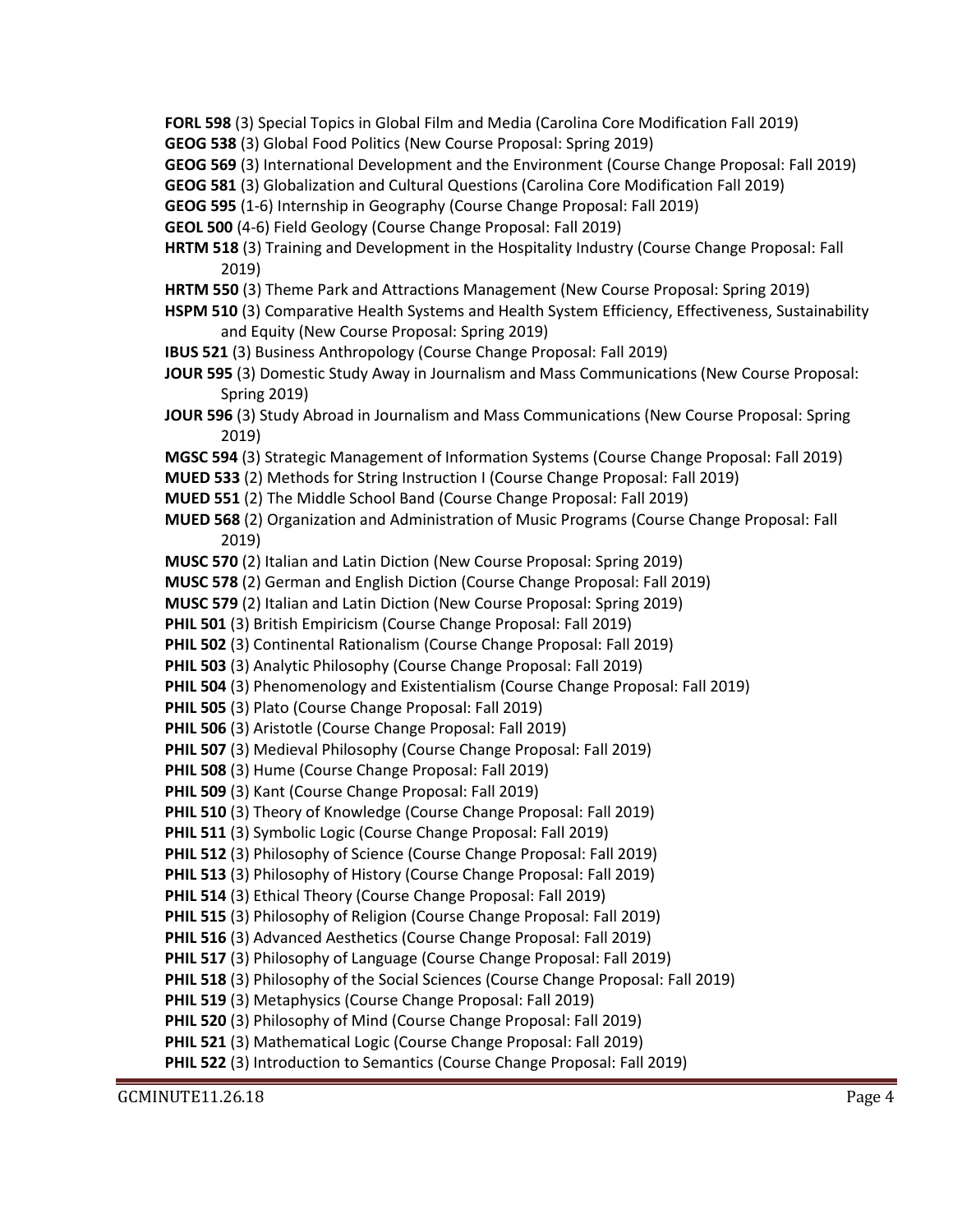- **PHIL 523** (3) Advanced Topics in Logic (Course Change Proposal: Fall 2019)
- **PHIL 524** (3) Philosophy of Biology (Course Change Proposal: Fall 2019)
- **PHIL 526** (3) Hellenistic Philosophy (Course Change Proposal: Fall 2019)
- **PHIL 527** (3) Virtues, Acts, and Consequences (Course Change Proposal: Fall 2019)
- **PHIL 528** (3) Concepts of Evidence (Course Change Proposal: Fall 2019)
- **PHIL 532** (3) Social Justice (Course Change Proposal: Fall 2019)
- **PHIL 534** (3) Contemporary European Social Philosophy (Course Change Proposal: Fall 2019)
- **PHIL 536** (3) Language and Interpretation in Contemporary European Philosophy (Course Change Proposal: Fall 2019)
- **PHIL 540** (3) Renaissance Philosophy (Course Change Proposal: Fall 2019)
- **PHIL 550** (3) Health Care Ethics (Course Change Proposal: Fall 2019)
- **PSYC 503** (3) Psychology of Drug Use and Effects (Course Change Proposal: Fall 2019)
- **RETL 569** (3) Advanced Retail Promotion and Social Media Analytics (Course Change Proposal: Fall 2019)

**SOWK 677** (3) Psychosocial Aspects of Health Care (Delete Existing Course: Fall 2019)

- **STAT 582** (3) Bayesian Networks and Decision Graphs (Course Change Proposal: Fall 2019)
- **STAT 587** (3) Big Data Analytics (Course Change Proposal: Fall 2019)

### **Distributed Learning Proposals**

**SOCY 540** (3) Sociology of Law (Course Change Proposal: Spring 2019) **SOWK 768** (3) Psychodiagnostics (Spring 2019)

# **Special Topics Courses**

**CSCE 790** (3) Advanced Topics in Probabilistic Graphical Models (Spring 2019) **CSCE 790** (3) Computer Systems Security (Spring 2019) **ELCT 559** (3) Integration of Distributed Energy Resources (Spring 2019) **ENHS 793** (3) Environment and Women's Reproductive Health (Spring 2019) **MUED 726** (3) (Post) Minimalism (Spring 2019) **MUED 776** (3) Piano Teaching and Special Needs (Spring 2019) **MUED 793** (3) Sociology of Music Education (Spring 2019) **MUSC 744** (3) Introduction to Sound Studies (Spring 2019) **PHYT 777** (3) Health Promotion & Wellness in Physical Therapy (Summer 2019) **SOWK 768** (3) Psychodiagnostics (Spring 2019)

### 10. **Associate Graduate Faculty Nominations** (Murray Mitchell)

| Name:    | <b>Melissa Baker (PhD)</b>                      |
|----------|-------------------------------------------------|
| Program: | Department of Instruction and Teacher Education |
| Term:    | Fall 2018 - Fall 2024                           |
| Name:    | Rachelle Curcio (PhD)                           |
| Program: | Department of Instruction and Teacher Education |
| Term:    | Fall 2018 - Fall 2024                           |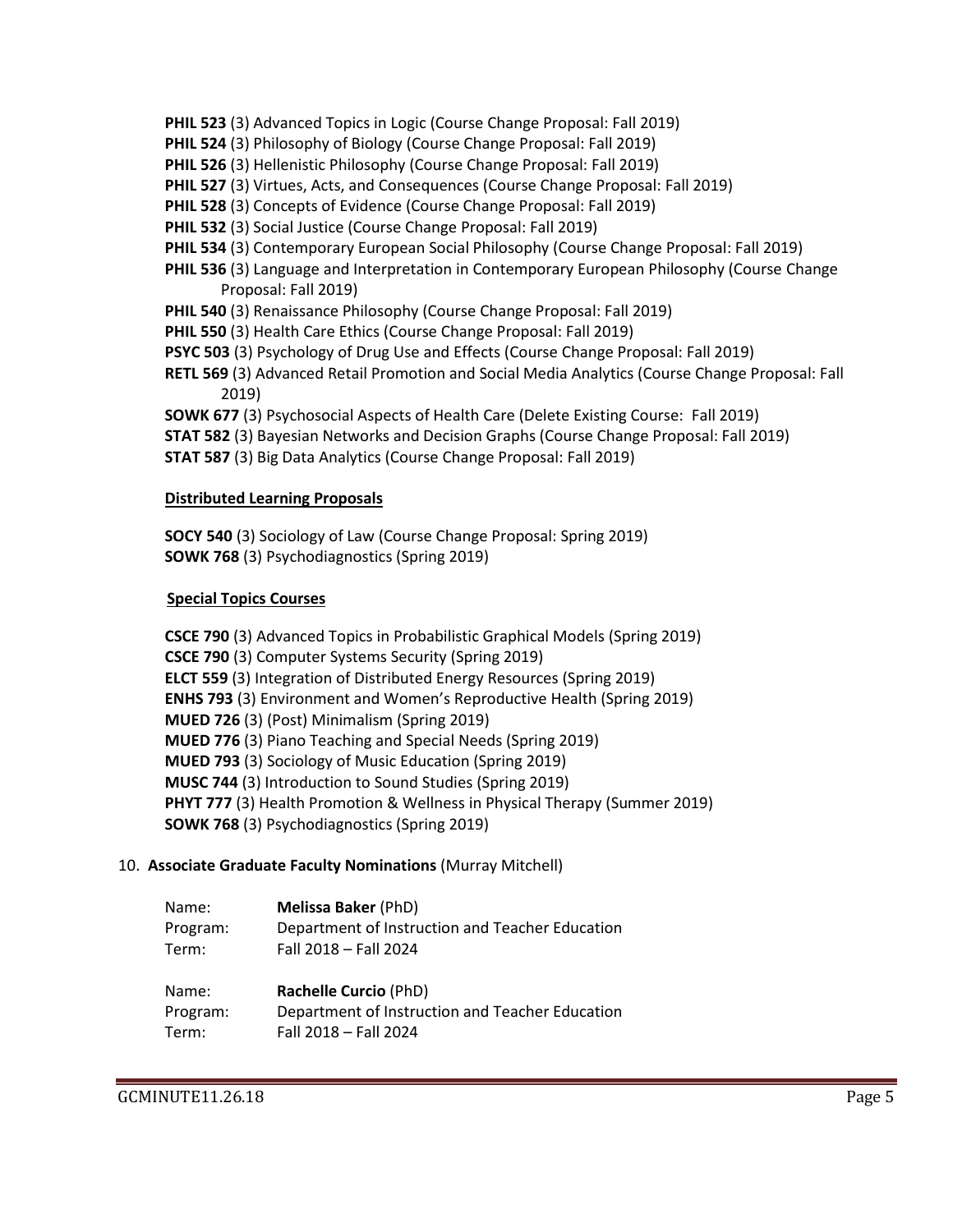| Name:    | Peter Duffy (EdD)                               |
|----------|-------------------------------------------------|
| Program: | Department of Instruction and Teacher Education |
| Term:    | Fall 2018 - Fall 2024                           |
|          |                                                 |
| Name:    | <b>Jeffrey Eargle (PhD)</b>                     |
| Program: | Department of Instruction and Teacher Education |

### *These nominations were unanimously approved by Graduate Council.*

### 11. **Fellowships and Scholarships Committee** (Jean Ellis)

Dr. Ellis shared that she and her committee are working on the scholarly initiatives and should have a report on the first round of nominations and dates at the next Graduate Council meeting.

12. **Report of Science, Math, and Related Professional Programs Committee** (Murray Mitchell for Rick Creswick)

Below is a list of proposals reviewed by the Committee. Each curricular action can be viewed at this Public Agenda review site:

#### <https://www.sc.edu/programproposal/agenda/?id=56&code=GCO>

At this Public Agenda link, the individual proposals are not live-linked, but agenda items are listed in alphabetical order. To view the full proposals, GC members and Committee Chairs still need to go to the Committee Review site, and filter for "Committees", then for the "Committee" called "Added to Grad Council agenda."

- **BIOL 752** (3) Marine Biogeochemistry, Arts and Sciences, CCP: Fall 2019
- **BIOL 768** (4) Ecological Modeling and Environmental Planning, Arts and Sciences, CCP: Fall 2019
- **BIOS 746** (1) Introduction to Complex Survey Data Analysis, Public Health, NCP: Spring 2019
- **BIOS 755** (3) Introduction to Longitudinal Data Analysis, Public Health, CCP: Fall 2019
- **BIOS 770** (3) Applied Longitudinal Data Analysis, Public Health, CCP: Fall 2019
- **BMSC 752** (1) Medical Law and Ethics, Medicine, CCP: Fall 2019
- **COMD 709** (1 3) Laryngectomy Clinical Management, Public Health, CCP: Fall 2019
- **COMD 735** (2) Counseling in Speech-Language Pathology, Public Health, CCP: Fall 2019
- **COMD 738** (2) The Speech Pathologist's Role in Working with Children w/Autism Spectrum Disorders, PH, CCP: Fall 2019
- **CSCE Major / Degree Program,** Ph.D. in Computer Science, Engineering & Computing, Change to Existing Program: Fall 2019
- **EPBO Major / Degree Program**, MSPH in Biostatistics, Public Health, Change to Existing Program: Fall 2019
- **HSPM Dual Degree Program**, HSPM / PA, MPH / MPA, Public Health, Change to Existing Program: Fall 2019
- **NURS Academic Certificate,** Advanced Practice Nursing, Certificate, Nursing, Change to Existing Program: Fall 2019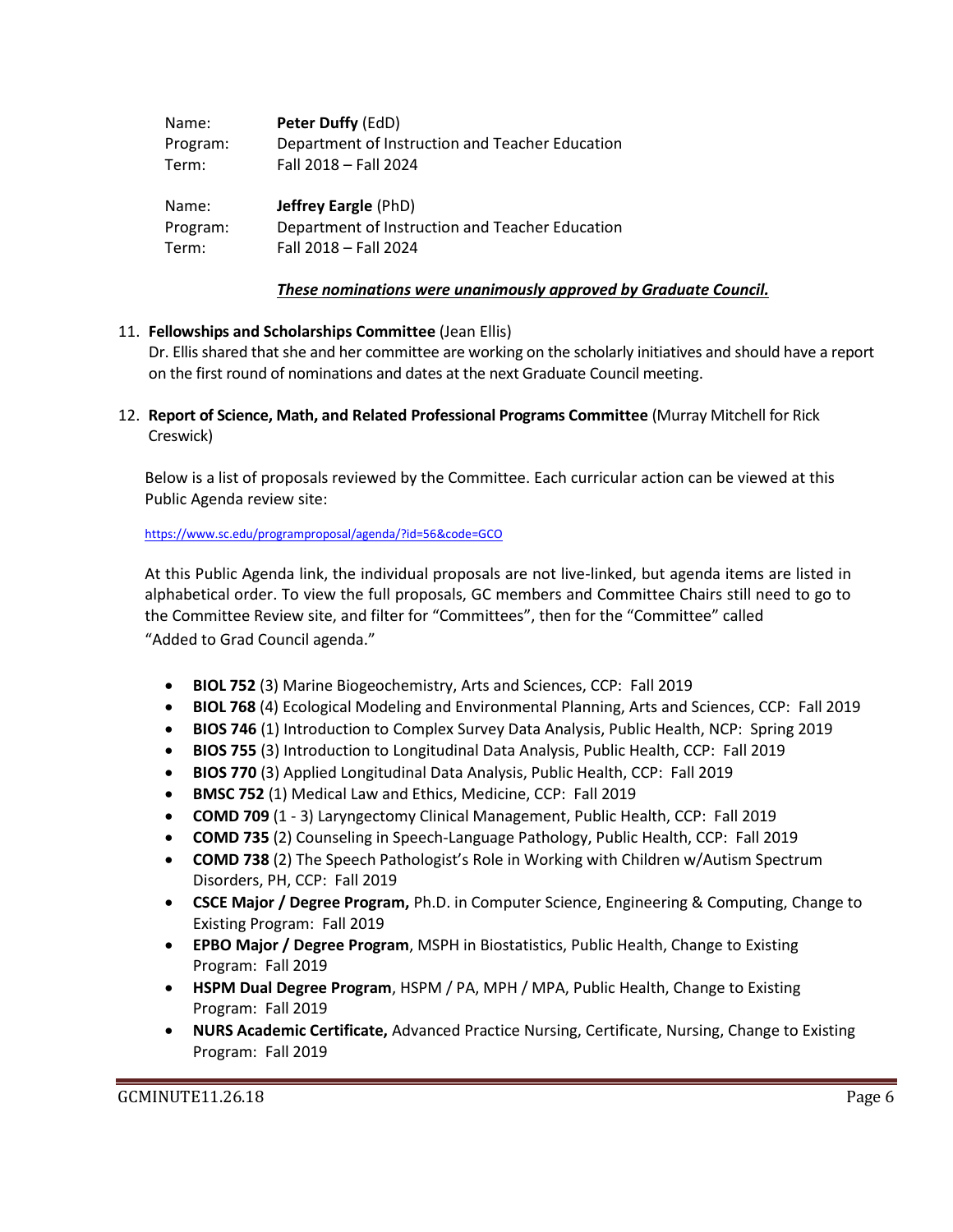- **NURS Major / Degree Program**, Nursing Practice, DNP, Nursing, Change to Existing Program: Fall 2019
- **NURS 783** (3) Clinical Project Immersion & Proposal Development, Nursing, NCP: Fall 2019
- **STAT 771** (3) Applied Longitudinal Data Analysis, Arts and Sciences, CCP: Fall 2019

# *These proposals were unanimously approved by Graduate Council.*

### 13. **R**epor**t of the Humanities, Social Sciences, Education, and Related Professional Programs Committee**  (Cathy Brant)

Below is a list of proposals reviewed by the Committee. Each curricular action can be viewed at this Public Agenda review site:

### <https://www.sc.edu/programproposal/agenda/?id=56&code=GCO>

At this Public Agenda link, the individual proposals are not live-linked, but agenda items are listed in alphabetical order. To view the full proposals, GC members and Committee Chairs still need to go to the Committee Review site, and filter for "Committees", then for the "Committee" called "Added to Grad Council agenda."

- **ANTH Major / Degree Program**, Anthropology, M.A., Arts and Sciences, Change to Existing Program: Fall 2019
- **ANTH 706** (3) Engendering Global Capitalism, Arts and Sciences, NCP: Spring 2019
- **CPLT 701** (3) Classics of Western Literary Theory, Arts and Sciences, CCP: Fall 2019
- **EDTE 742** (3) Practicum in Project-based Learning, Education, NCP: Spring 2019
- **HRSM 788** (3) Applied Research in Hospitality, Retail, and Sport Management, HRSM, CCP: Fall 2019
- **HRTM Major / Degree Program**, International Hospitality and Tourism Management, M.I.H.T.M., HRSM, Change to Existing Program: Fall 2019
- **INTB Academic Certificate,** Global Strategy Certificate, Business, Change to Existing Program: Fall 2019
- **JOUR 772** (3) Seminar in Health, Science, and the Media, Information & Communications, CCP: Fall 2019
- **LANG Major / Degree Program,** Foreign Language MAT, Arts and Sciences, Change to Existing Program: Fall 2019
- **MUSC Major / Degree Program,** DMA in Composition, Music**,** Change to Existing Program: Fall 2019
- **MUSC 721** (3) Tonality in the Twentieth Century, Music, NCP: Spring 2019
- **PEAT Major / Degree Program**, PhD in Physical Education, Education, Change to Existing Program: Fall 2019
- **PEDU 751** (3) Principles of Adapted Sport Coaching, Education, NCP: Spring 2019
- **POLI 708** (3) Women in American Politics, Arts and Sciences, CCP: Fall 2019
- **RFMR Major / Degree Program**, Retailing, M.R., HRSM, Change to Existing Program: Fall 2019
- **SOWK Academic Certificate**, Social and Behavioral Health with Military Members, Veterans, and Military Families, Social Work, Change to Existing Program: Fall 2019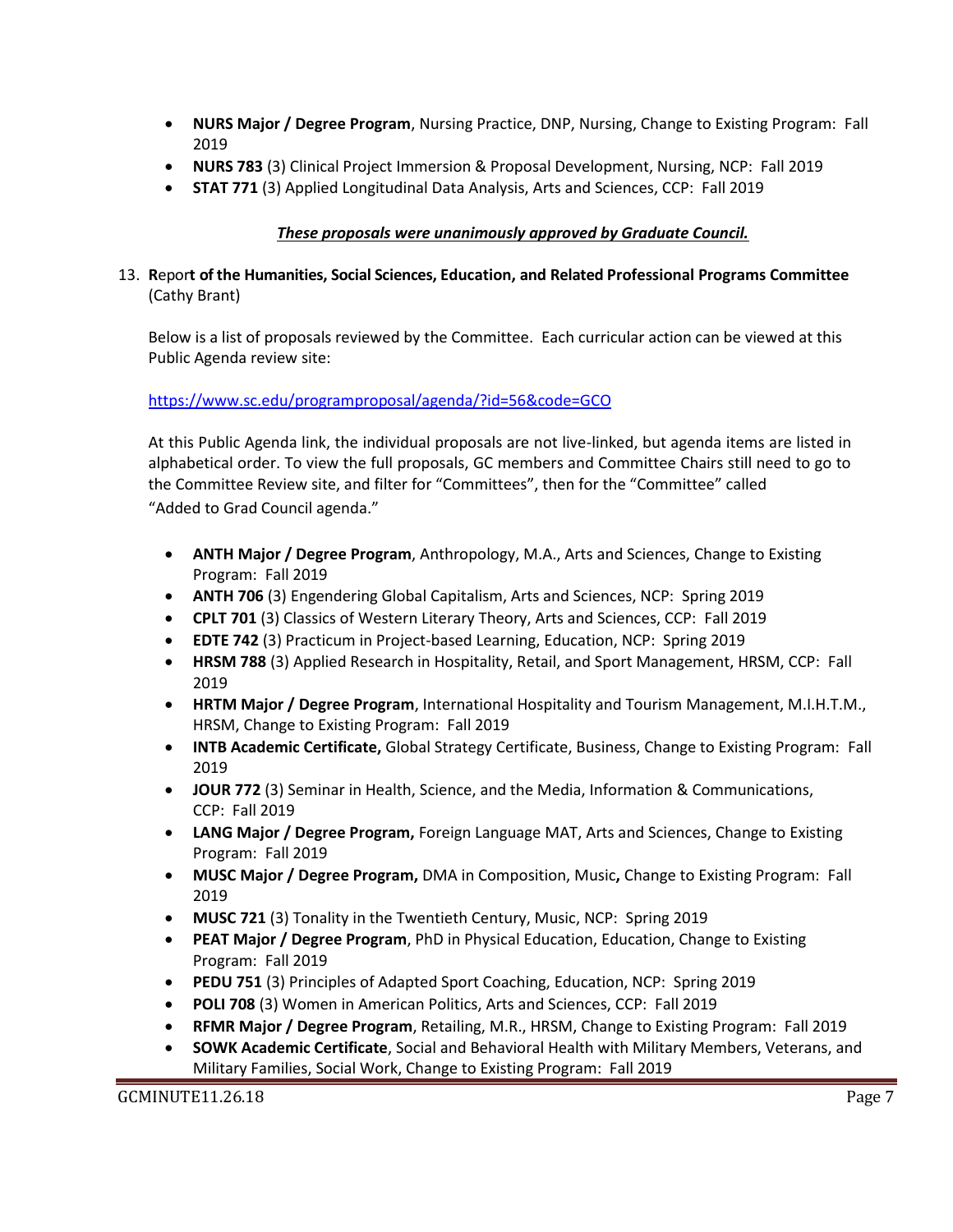- **SOWK Academic Certificate**, Drug and Addiction Studies, Social Work, Change to Existing Program: Fall 2019
- **SOWK Dual Degree Program**, Social Work / Law, MSW / JD, Social Work, Change to Existing Program: Fall 2019
- **SOWK Dual Degree Program**, Public Administration / Social Work, MPA / MSW, Social Work, Change to Existing Program: Fall 2019
- **SOWK Dual Degree Program**, Social Work / HPEB, MSW / MPH, Social Work, Change to Existing Program: Fall 2019
- **SOWK 710**, Foundations of Social Work Practice in Groups, Social Work, Delete an Existing Course: Fall 2019
- **SOWK 735,** Advanced Social Work Practice with Organizations and Communities: Social Planning, Social Work, Delete an Existing Course: Fall 2019
- **SOWK 741**, Social Welfare Problems and Policies, Social Work, Delete an Existing Course: Fall 2019
- **SOWK 744** (3) Grant Writing, Social Work, NCP: Spring 2019
- **SOWK 749** (3) Evidence Based Parenting Interventions for Child and Adolescent Social, Emotional, and Behavioral Ch, Social Work, NCP: Spring 2019
- **SOWK 753**, Ethics and the Health Sciences, Social Work, Delete an Existing Course: Fall 2019
- **SOWK 757**, Seminar on Social Work Education and Human Services in Another Nation, Social Work, Delate an Existing Course: Fall 2019
- **SOWK 759** (3) Psychopathology and Psychodiagnostics for Social Work Practice with Children and Adolescents, Social Work, NCP: Spring 2019
- **SOWK 760** (3) Psychopathology for Social Work Practice, Social Work, CCP: Fall 2019
- **SOWK 773**, Social Work Intervention with Older Adults, Social Work, Delete an Existing Course: Fall 2019
- **SOWK 777** (3) Advanced Theory for Social Work Practice, Social Work, CCP: Fall 2019
- **SOWK 778** (3) Advanced Analysis of Social Policy, Programs, and Services, Social Work, CCP: Fall 2019
- **SOWK 779** (3) Advanced Social Work Interventions, Social Work, CCP: Fall 2019
- **WGST Academic Certificate**, Women's and Gender Studies, Arts and Sciences, Change to Existing Program: Fall 2019
- **ZZED Major / Degree Program**, Curriculum and Instruction, Ed.D., Education, Change to Existing Program: Fall 2019

# *These proposals were unanimously approved by Graduate Council.*

# 14. **Report of the Grievances, Appeals and Petitions Committee** (Bobby Brame) No report.

- 15. **Other Committee Reports**
- 16. **Old Business**
- 17. **New Business**

Dr. Mitchell asked for clarification regarding Associate Graduate Faculty Nominations. The guidelines for nominations indicate "Non-tenure track USC faculty members and scholars who hold a PhD or other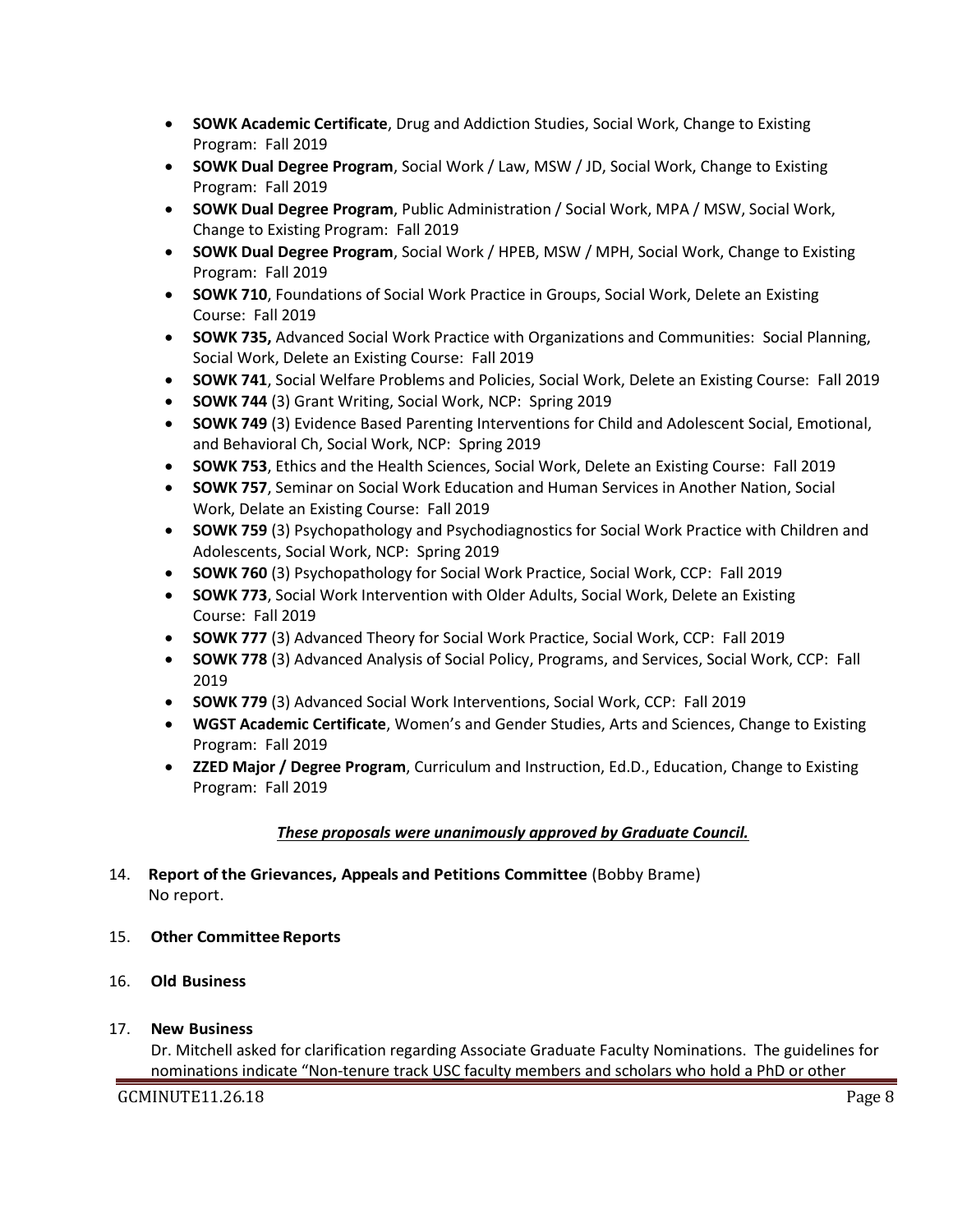terminal degree in their respective field of study." Would the director of an institute not qualify as a scholar? Or, is the intention for only "faculty members" to be eligible for this kind of appointment. Some clarification of the criteria to be used for this kind of appointment may need to be offered by the "Policies and Practices Committee."

#### 18. **Good of the Order**

Dr. Mitchell reminded the members of the Council that the final meeting for the fall semester will be held on Monday, December 10<sup>th</sup> at 2:00 p.m. The Humanities and Sciences curriculum committees will be meeting on Monday, December 3rd.

There is a new Proof of Health Insurance Requirement for Spring 2019. Please see attached for more information that should be shared with your respective departments and students.

#### 19. **Adjournment**

The meeting was adjourned at 2:48 p.m.

**Murray Mitchell, Secretary**

CC: Harris Pastides, President Joan Gabel, Provost Cheryl Addy, Vice Provost & Dean of the Graduate School Deans Department Chairs Graduate Directors Aaron Marterer, University Registrar Elaine Belesky, Office of the Registrar Malia Kiehl, Office of the Registrar Tara George, Office of the Registrar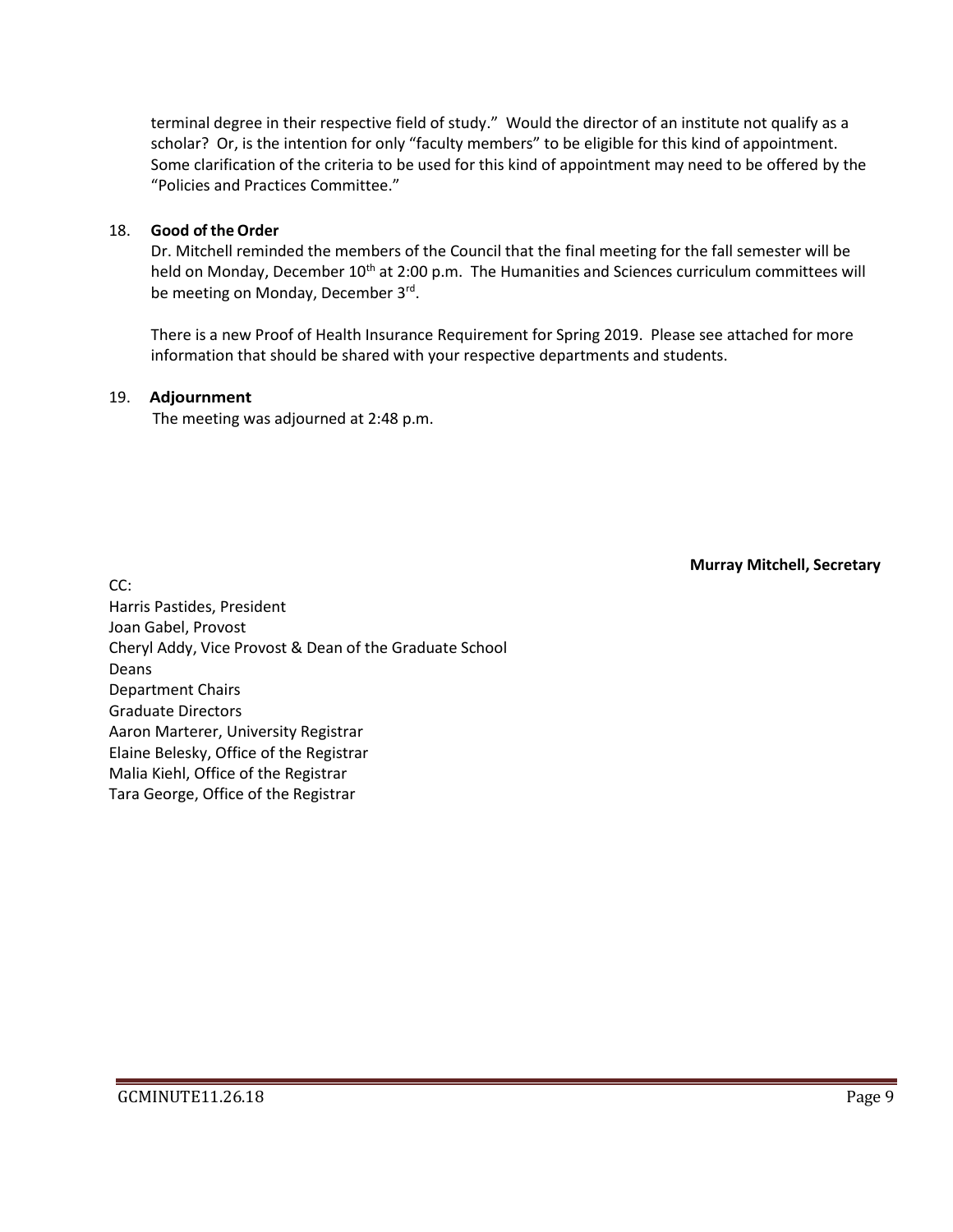Subject Line: Proof of Health Insurance Requirement for USC-Columbia: Spring 2019

#### **What is happening?**

On the USC-Columbia campus for the 2018-2019 academic year, the following groups of students will be required to show proof of health insurance as a condition of enrollment:

- · Undergraduate or graduate students enrolled in 6 or more credit hours
- Students with a graduate assistantship
- · Students in the School of Medicine enrolled in 1 or more hours
- · International students

Students must either enroll in the Student Health Insurance Plan or waive the plan by showing proof of their own health insurance.

The Student Health Insurance Plan, which is a customized plan from BlueCross BlueShield of South Carolina administered through Academic Health Plans, is offered with rich benefits and an excellent premium. The spring premium for January 1 to July 31 is \$1,178. This high-quality plan offers a strong provider network in South Carolina and reduced costs in Student Health Services areas like medical services, the pharmacy and our future vision center. Additional information about plan highlights and benefits is available at <https://sc.myahpcare.com/benefits> or [http:///www.sc.edu/studentinsurance.](http://www.sc.edu/studentinsurance)

#### **If you have a health insurance plan that you intend to keep and want to waive coverage:**

If you successfully waived your insurance at [sc.myahpcare.com](http://sc.myahpcare.com/) for fall 2018, AHP will re-verify your coverage and send you an email that your waiver is accepted for spring 2019. *If your waiver is accepted, no action is needed.*

If you have need to update your health insurance for spring 2019 or you did not participate in the waiver system in fall 2018, please visit [sc.myahpcare.com](http://sc.myahpcare.com/) and follow the steps below:

- 1. Have an electronic copy of your current insurance card and your University of South Carolina student ID (i.e., your CarolinaCard)
- 2. Go to: <https://sc.myahpcare.com/waiver>
- 3. Select the appropriate student link
- 4. Log in to the system by using the following:

a. Login – USC ID (1 letter, plus 8-digits; found on the back of your CarolinaCard or at the top of my.sc.edu after logging in)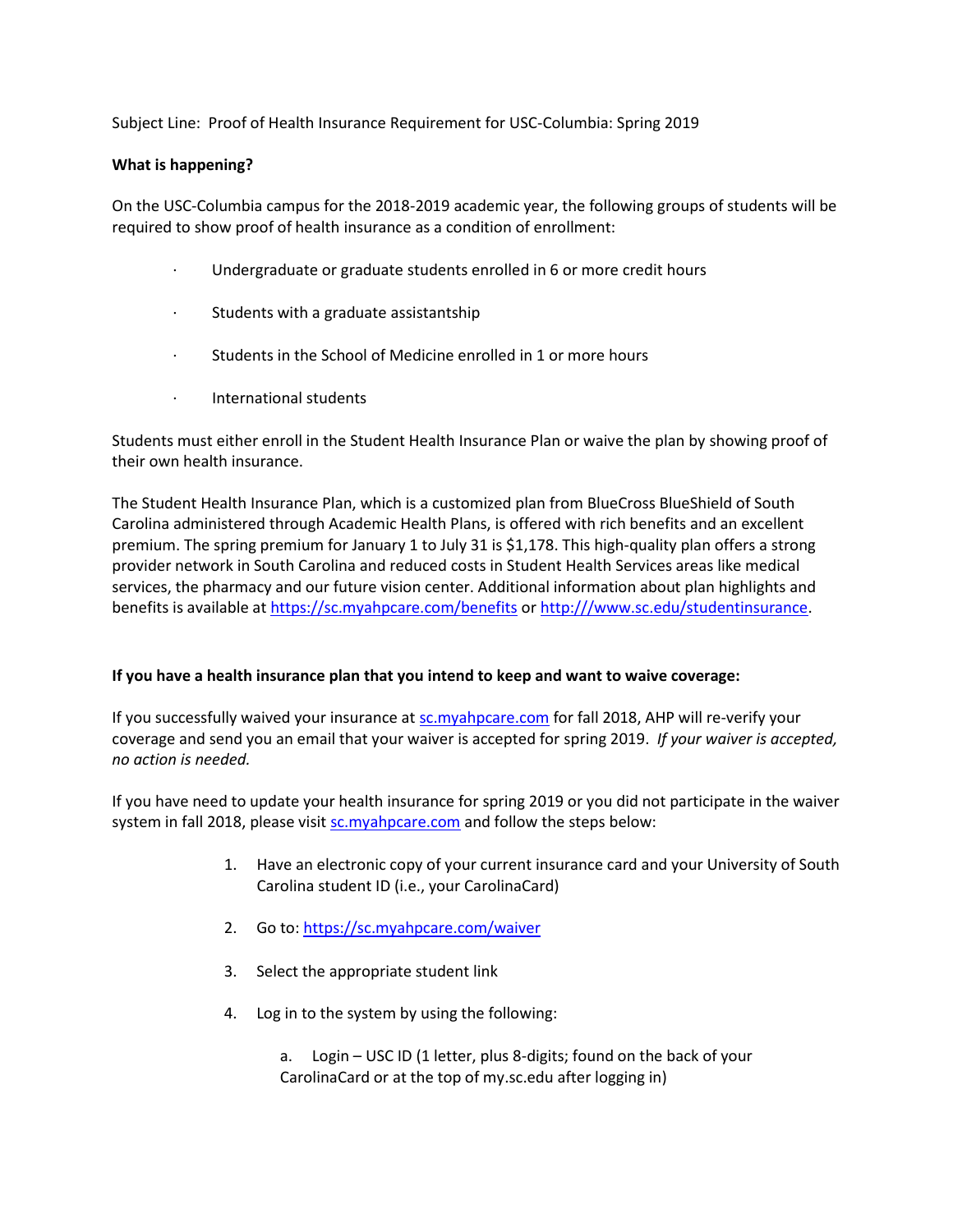b. Password - Date of Birth in MMDDYYYY format, unless previously changed (Ex: 01011990)

5. Select the "Sign In" button

6. On the home page, select the red "WAIVE – Spring 2018-19" button from the "NO, I do not want the insurance" section

- 7. Enter your insurance information and attach your required documentation
- 8. Select the "Submit Waiver" button at the bottom of the waiver form

Note: If you will not be attending USC in the spring, please disregard any emails that you receive regarding the submission or approval of your waiver.

### **Enrolling in the Student Health Insurance Plan for Spring 2019:**

**If you plan to enroll in the spring coverage, you must actively enroll to ensure there is no disruption in benefits.** To actively enroll, please follow the steps below.

- 1. Go to <https://sc.myahpcare.com/waiver>
- 2. Select the appropriate student link
- 3. Log in to the system by using the following:
	- a. Login USC ID (1 letter, plus 8-digits; found on the back of your CarolinaCard or at the top of my.sc.edu after logging in)
	- b. Password Date of Birth in MMDDYYYY format, unless previously changed (Ex: 01011990)
- 4. Select the 'Sign In' button
- 5. On the home page, click the green "ENROLL Click Here" enrollment button
- 6. Read the Terms and Conditions
- 7. If you accept them, enter your initials in the box and select the "OK" button

You can review your benefits at <https://sc.myahpcare.com/benefits> and print a Temporary ID card by utilizing the link listed under the Quick Links sidebar.

#### **When is the deadline?**

Student must either have a verified waiver or purchase the Student Health Insurance Plan by February 5, 2019.